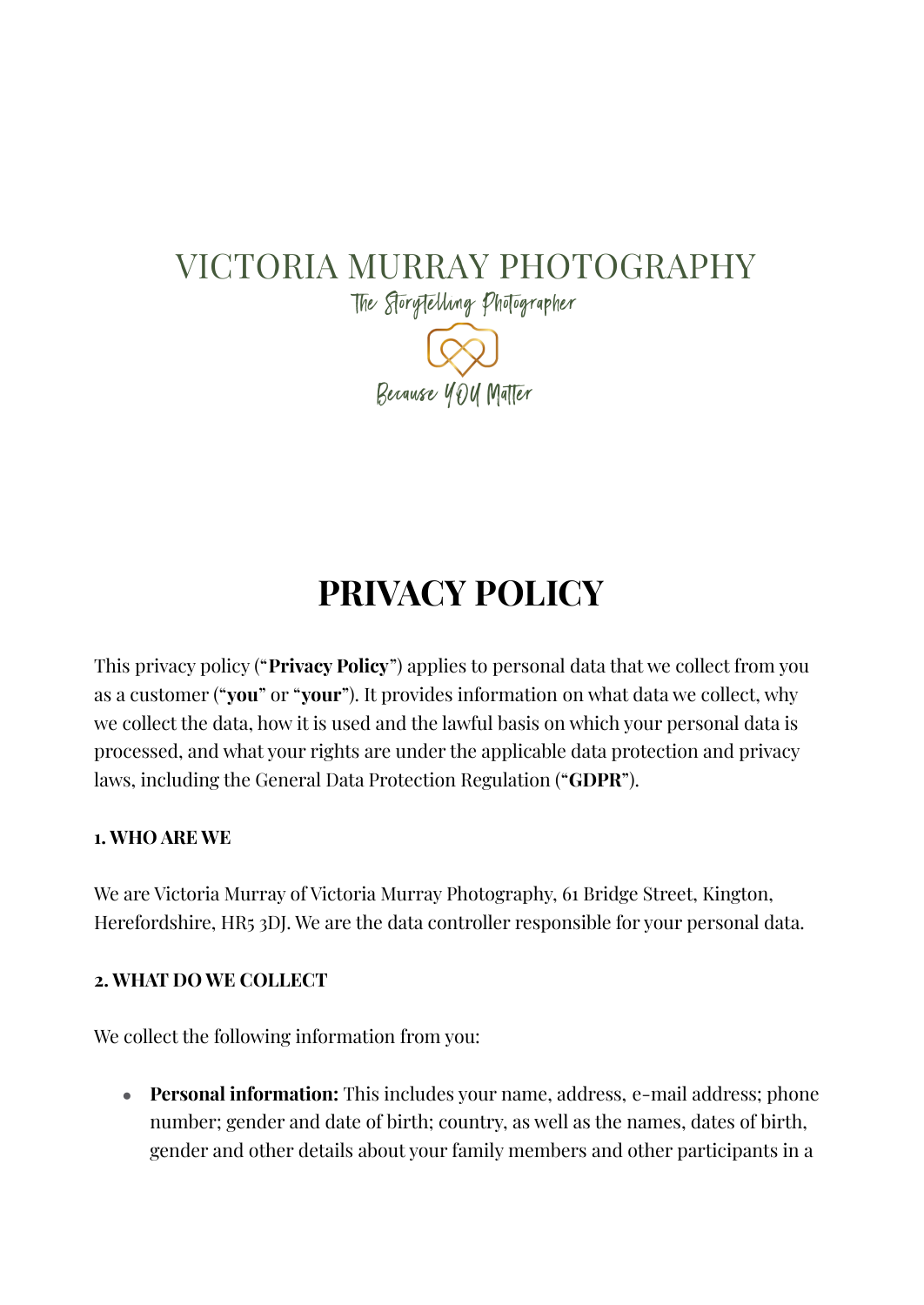photography session, together with and other information that you elect to provide to us.

- **Payment Information**: Information about your debit/credit card and bank account information provided by you to our payment service providers, that we require for the purpose of processing payment for our goods and services.
- **Other Information**: Personal details you choose to give when corresponding with us by phone or e-mail or in person visits.

In providing our services we create photographs which may identify you, your family members and other participants and that may be considered personal data. Our photographs may be produced in print and digital format. You are responsible for ensuring that all participants in a photograph sessions have been provided with a copy of this privacy policy.

#### **3. HOW WE USE YOUR PERSONAL INFORMATION**

We use your personal information in the following ways:

- To provide you with our services and to create and deliver the products you have requested and contact you regarding your use of the services. Such use is necessary to respond to or implement your request and for the performance of the contract between you and us.
- As necessary for certain legitimate business interests, which include the following:
	- where we are asked to deal with any enquiries or complaints you make;
	- to provide postal communications which we think will be of interest to you;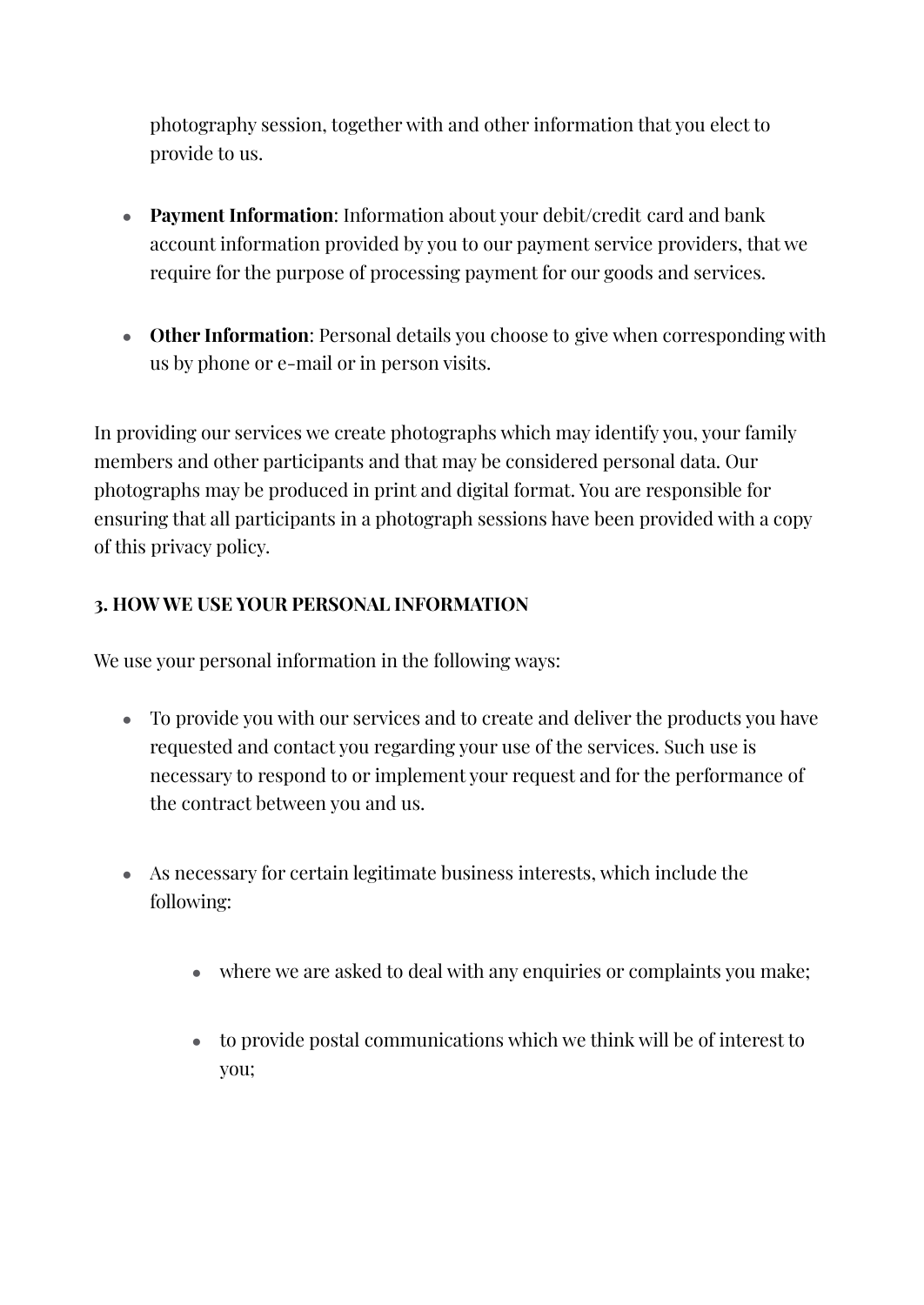- if you ask us to delete your data or to be removed from our marketing lists and we are required to fulfil your request, to keep basic data to identify you and prevent further unwanted processing; and
- $\bullet$  to (a) comply with legal obligations, (b) respond to requests from competent authorities; (c) protect our operations; (d) protect our rights, safety or property, and/or that of our affiliated businesses, you or others; and (e) enforce or defend legal rights, or prevent damage.
- With your consent, we may use your photographs to promote and advertise our business, including (a) in our studio and in our printed publications, presentations, promotional materials (including leaflets, brochures, stickers, bookmarks, posters, factsheets, calendars); (b) on our website and other digital advertising of our services; and (c) in social media forums such as Instagram, Pinterest and Facebook.
- We may provide you with information about goods or services, events and other promotions we feel may interest you. We will contact you by email only with your consent, if this was given at the time you provided us with the personal data.
- We may use your personal data for other purposes which you have consented to at the time of providing your data.

As used in this Privacy Policy, "legitimate interests" means our interests in conducting and managing our business. When we process your personal data for our legitimate interests, we make sure to consider and balance any potential impact on you, and your rights under data protection laws. Our legitimate interests do not automatically override your interests. We will not use your personal data for activities where our interests are overridden by the impact on you, unless we have your consent or those activities are otherwise required or permitted to by law. You have the right to object at any time to processing of your personal data that is based on our legitimate interests, on grounds relating to your particular situation (for more information on your rights, please see "Your Data Protection Rights" section below).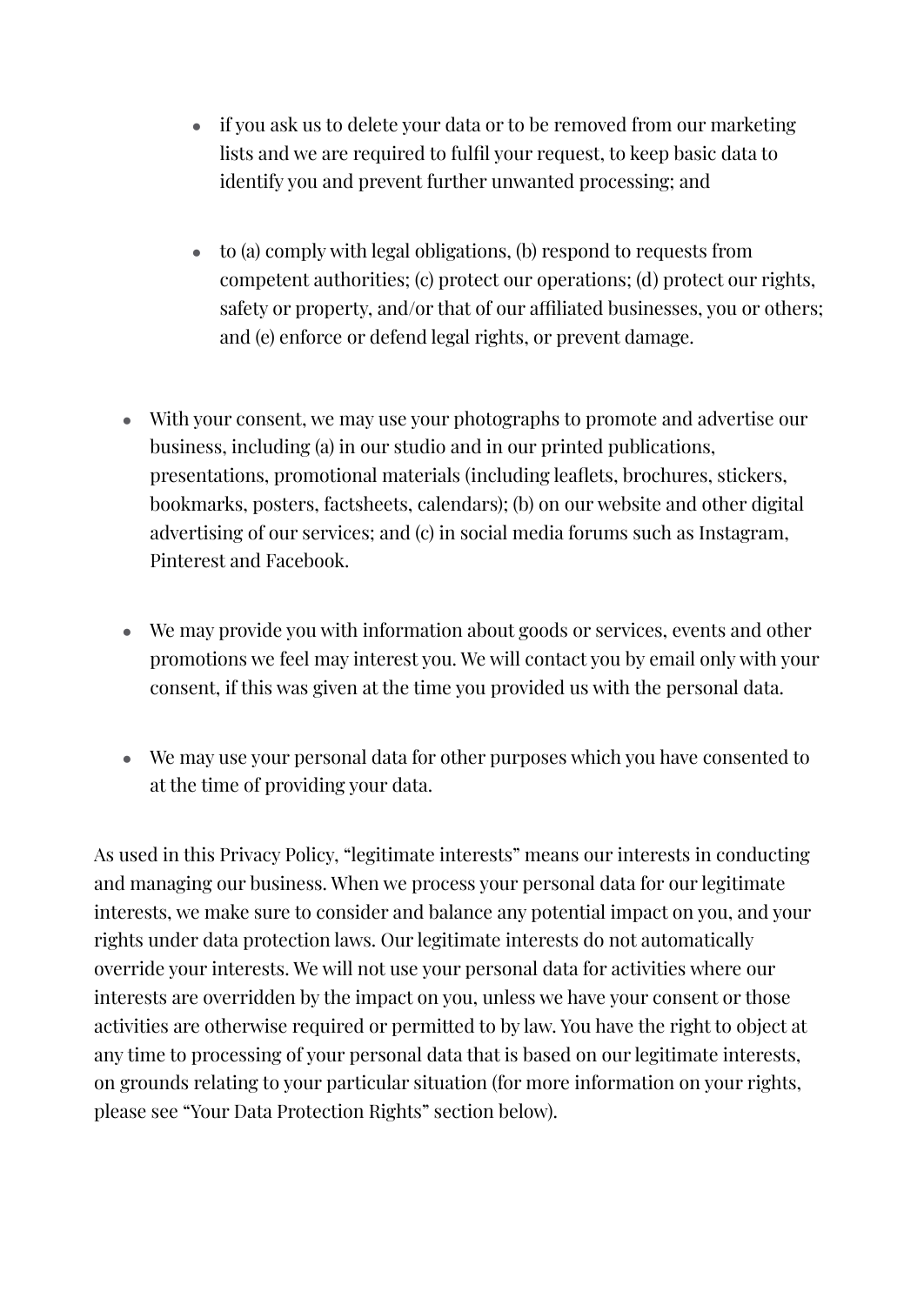#### **4. DISCLOSURE OF YOUR INFORMATION**

We share your personal data with third parties in the following situations:

- **Service Providers:** we sometimes engage selected third parties who act on our behalf to support our operations, such as (i) card processing or payment services (see the section below headed "Payment Information"), (ii) IT suppliers and contractors (e.g. data hosting providers or delivery partners) as necessary to provide IT support and enable us to provide our goods/services, and (iii) providers of specialist services, including retouching, printers, framers and book binders. Pursuant to our instructions, these parties may access, process or store your personal data in the course of performing their duties to us and solely in order to perform the services we have hired them to provide.
- **Business Transfers:** if we sell our business or our company assets are acquired by a third party personal data held by us about our customers may be one of the transferred assets.
- **Administrative and Legal Reasons:** if we need to disclose your personal data (i) to comply with a legal obligation and/or judicial or regulatory proceedings, a court order or other legal process. (ii) to enforce our Terms & Conditions or other applicable contract terms that you are subject to; (iii) to protect us, our members or contractors against loss or damage. This may include (without limit) exchanging information with the police, courts or law enforcement organisations.

#### **5. PAYMENT INFORMATION**

Any credit/debit card payments and other payments you make will be processed by our third party payment providers and the payment data you submit will be securely stored and encrypted by our payment service providers using up to date industry standards. Please note that we do not ourselves directly process or store the debit/credit card data that you submit.

We store and use this card or payment information for the purpose of processing any future payments that you make for additional goods and services. We will store this data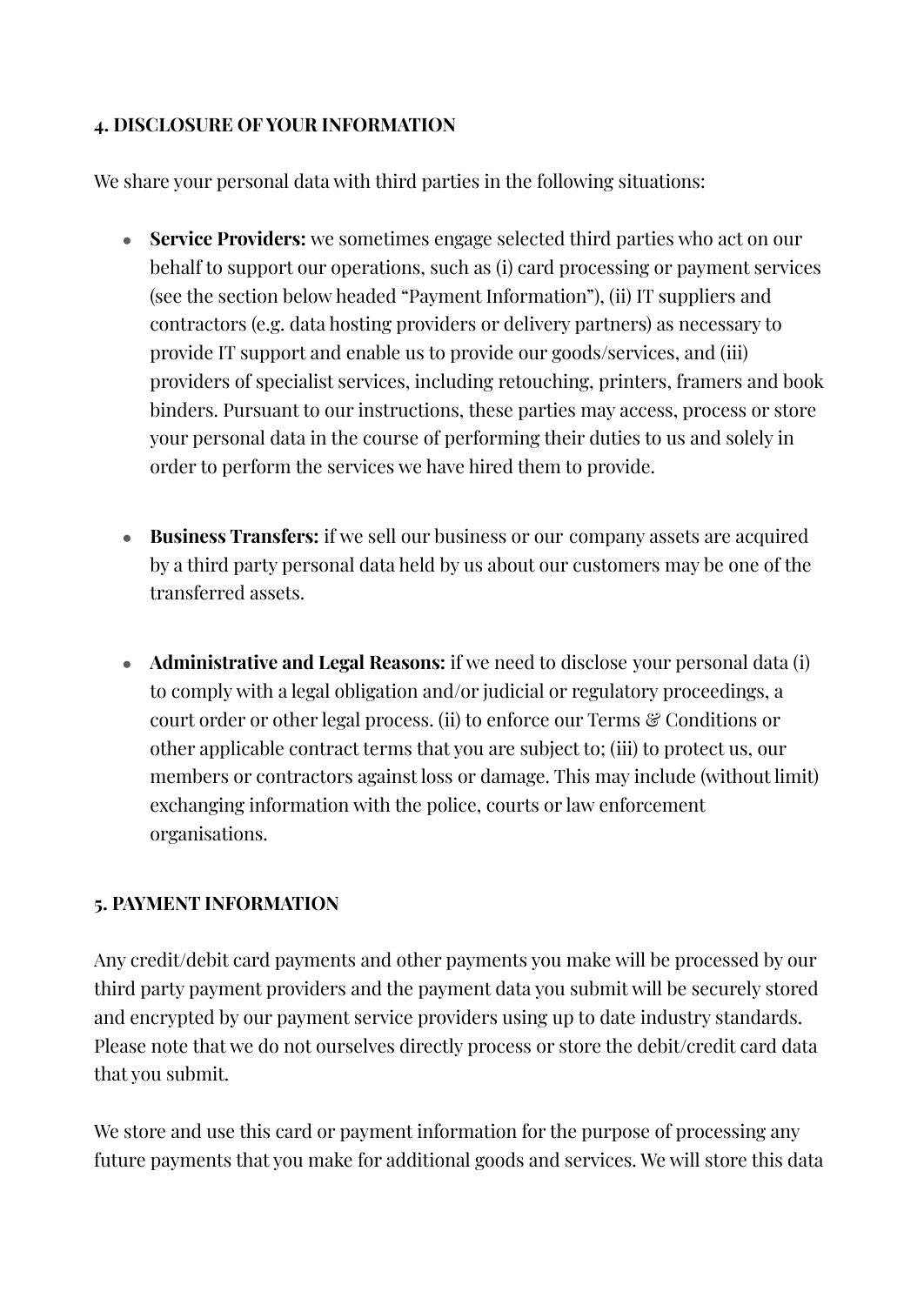in accordance with our legal obligations under applicable law and only for so long as legally permitted.

You may choose to opt out of us holding your card or payment data although this means that you will need to re-supply us with card/payment details for the purpose of making any future purchases.

### **6. DATA TRANSFERS**

Your personal data will be transferred to and stored in countries other than the country in which the information was originally collected, including the United States and other destinations outside the European Economic Area ("**EEA**") to our service providers for the purposes described above.

Please note that the countries concerned may not provide the same legal standards for protection of your personal data that you have in the United Kingdom or EEA. Where we transfer your personal data to countries outside of the EEA we will take all steps to ensure that your personal data continue to be protected. We will implement appropriate safeguards for the transfer of personal data to our service providers in accordance with the applicable law, such as relying on our service providers' Privacy Shield certification or implementing standard contractual clauses for data transfers.

#### **7. DATA RETENTION**

We will keep your personal data only for as long as is reasonably necessary for the purposes outlined in this Privacy Policy, or for the duration required by any legal, regulatory, accounting or reporting requirements, whichever is the longer. In particular, we retain your personal data for six (6) years after your photography session and we retain digital files of your photographs **indefinitely** unless requested not to, in writing, by you. When you consent to receive marketing communications, we will keep your data until you unsubscribe. Upon expiry of the applicable retention period we will securely destroy your personal data in accordance with applicable laws and regulations.

#### **8. YOUR DATA PROTECTION RIGHTS**

Certain applicable data protection laws give you specific rights in relation to your personal data. In particular, if the processing of your personal data is subject to the GDPR, you have the following rights in relation to your personal data: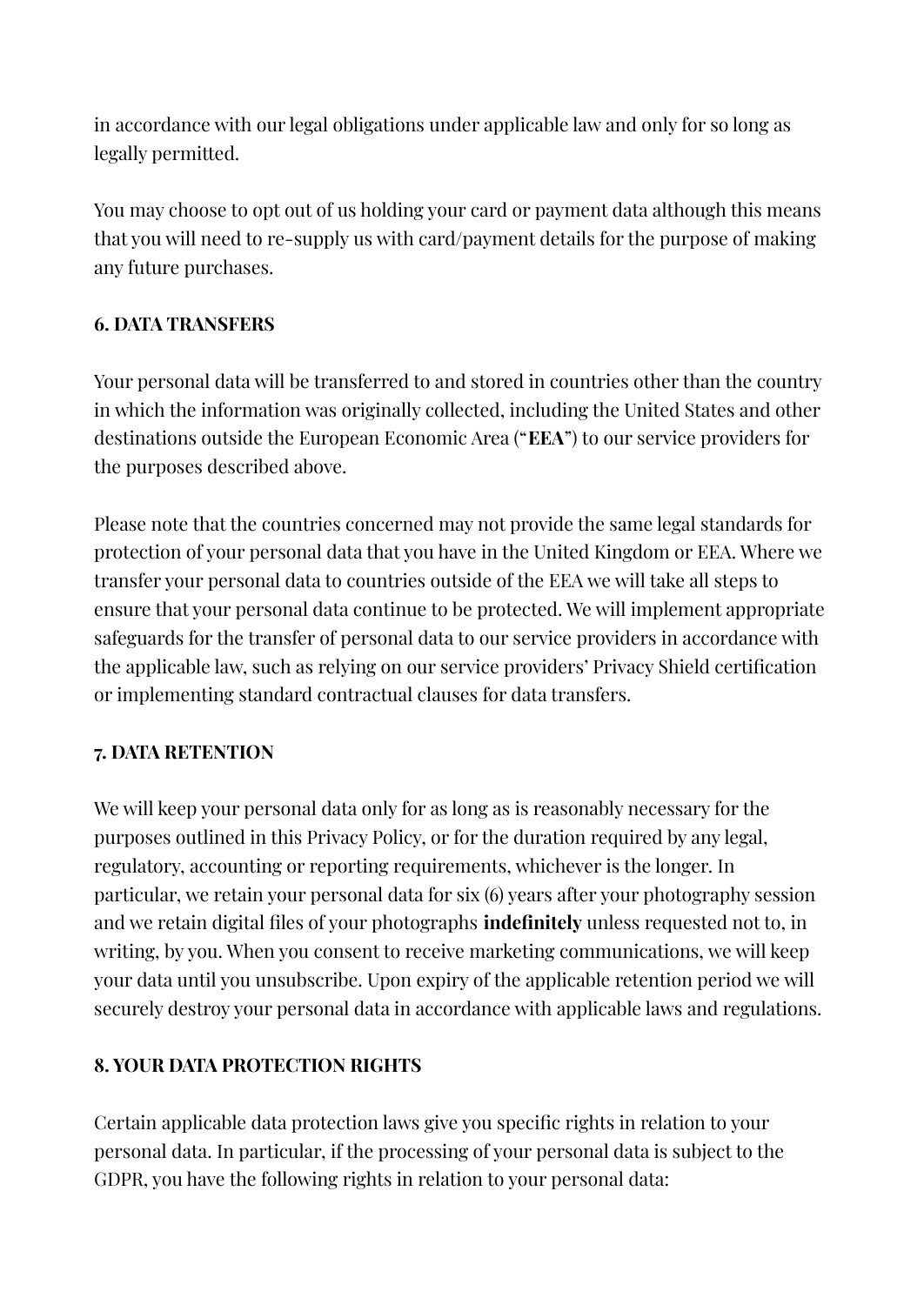- **Right of access:** If you ask us, we will confirm whether we are processing your personal data and, if so, provide you with a copy of that personal data along with certain other details. If you require additional copies, we may need to charge a reasonable fee.
- **Right to rectification**: If your personal data is inaccurate or incomplete, you are entitled to ask that we correct or complete it. If we shared your personal data with others, we will tell them about the correction where possible. If you ask us, and where possible and lawful to do so, we will also tell you with whom we shared your personal data so you can contact them directly.
- **Right to erasure:** You may ask us to delete or remove your personal data, such as where our legal basis for the processing is your consent and you withdraw consent. If we shared your data with others, we will tell them about the erasure where possible. If you ask us, and where possible and lawful to do so, we will also tell you with whom we shared your personal data with so you can contact them directly. We may continue processing personal data where this is necessary for a legitimate interest in doing so, as described in this Privacy Policy.
- **Right to restrict processing:** You may ask us to restrict or 'block' the processing of your personal data in certain circumstances, such as where you contest the accuracy of the data or object to us processing it. We will tell you before we lift any restriction on processing. If we shared your personal data with others, we will tell them about the restriction where possible. If you ask us, and where possible and lawful to do so, we will also tell you with whom we shared your personal data so you can contact them directly.
- **Right to object:** You may ask us at any time to stop processing your personal data, and we will do so:
	- If we are relying on a legitimate interest to process your personal data -unless we demonstrate compelling legitimate grounds for the processing: or
	- If we are processing your personal data for direct marketing.